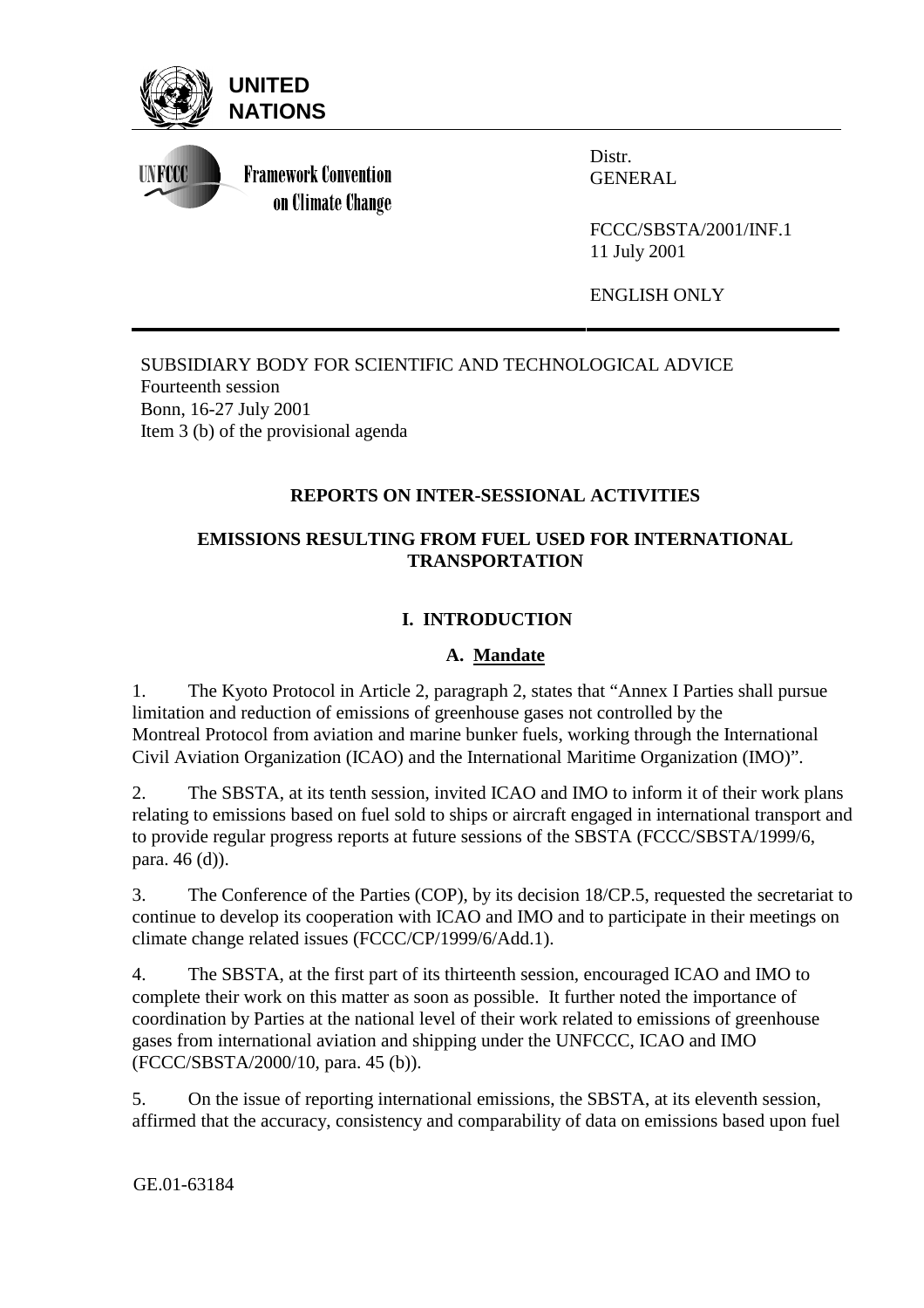sold to ships and aircraft engaged in international transport as reported by Parties need to be improved. The SBSTA welcomed the work of the IPCC on good practices, including those related to the preparation of inventories of emissions based upon fuel sold to ships and aircraft engaged in international transport (FCCC/SBSTA/1999/14, para. 56 (c)).

6. At the same session, it further noted that use of the guidelines for the preparation of national communications by Parties included in Annex I to the Convention, part I: UNFCCC reporting guidelines on annual inventories, including the common reporting format (FCCC/CP/2000/7), would improve the quality of inventory data provided under the Convention. The SBSTA requested the secretariat to include in any report on the experience of Parties using the common reporting format, information on the reporting of emissions based upon fuel sold to ships and aircraft engaged in international transport (FCCC/SBSTA/1999/14, para. 56 (c)).

7. The SBSTA, at its eleventh session, decided to consider the methodological aspects related to emissions based upon fuel sold to ships and aircraft engaged in international transport contained in the IPCC *Report on Good Practice Guidance and Uncertainty Management in National Greenhouse Gas Inventories*, at the SBSTA session following the approval of that report (FCCC/SBSTA/1999/14, para. 56 (e)).

#### **B. Scope of the note**

8. This note provides an overview and update of the activities within ICAO and IMO and by the UNFCCC secretariat related to greenhouse gas emissions from aviation and shipping. It was prepared in collaboration with the IMO and ICAO secretariats, which provided the text for the updates relating to their respective organizations. It replaces the progress reports by these organizations which are due for this session of the SBSTA.

### **C. Possible action by the SBSTA**

9. The SBSTA may wish to take note of the information contained in this document in the preparation of a detailed discussion at the fifteenth session of the SBSTA.

### **II. CONSIDERATIONS WITHIN IMO**

10. **Decision-making structure.** The Marine Environment Protection Committee (MEPC) is responsible for this issue within IMO. It considers any matter within the scope of IMO relating to the prevention and control of marine pollution from ships. It meets approximately every eight months and reports to the Council of IMO.

11. **Past deliberations.** In November 1998, the MEPC decided to prepare a study on greenhouse gases from ships. The task was assigned to a consortium of institutions. The study was presented at the forty-fifth session of the MEPC in September 2000. Due to the heavy workload before the committee, consideration of the study was postponed to the forty-sixth session of the MEPC in April 2001, but a mandate was given to a sub-committee to undertake a technical evaluation of the study. This evaluation noted, *inter alia*, that short-term measures to limit or reduce greenhouse gas emissions may only be introduced on a voluntary basis; long-term measures should only be introduced after careful consideration by the IMO, based on a holistic approach taking into account the cost-benefits to the shipping industry and the development of more detailed global bunker consumption statistics.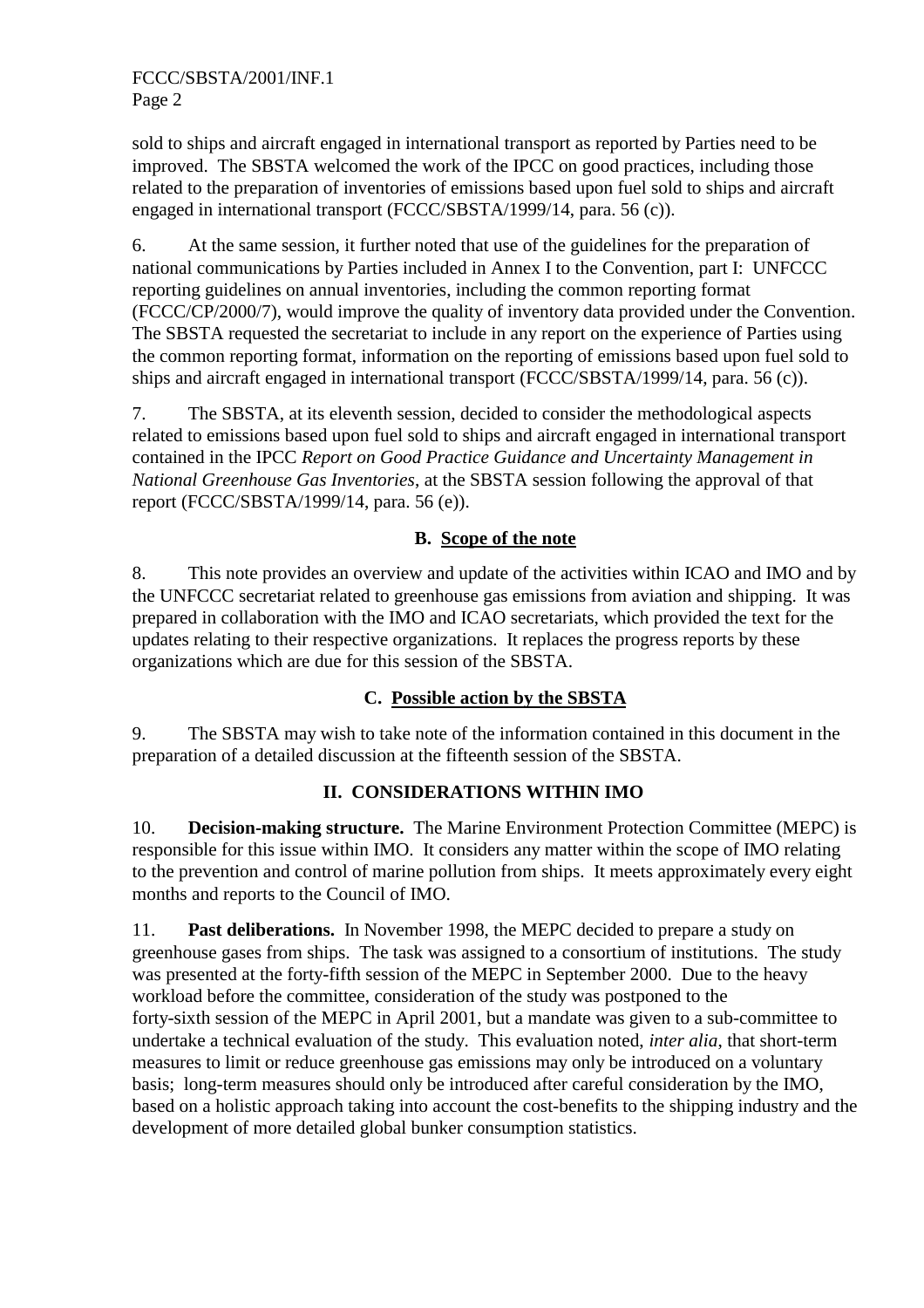12. **Latest conclusions.** The MEPC, at its forty-sixth session in April 2001, decided to form a working group at the next session, which would consider the issue, and to request members to submit written proposals to facilitate the work of the working group. The terms of reference for this working group are:

(a) To evaluate proposals for greenhouse gas emissions reduction contained in the IMO study on greenhouse gas emissions from ships;

- (b) To collate and evaluate information submitted by members;
- (c) To identify appropriate sub-committees for involvement;
- (d) To draw up a work plan; and

 $\overline{a}$ 

(e) To prepare materials for consideration in developing an IMO strategy for greenhouse gas reduction.

13. **Future work.** The MEPC, which includes the working group on greenhouse gases from ships, will meet again in March 2002 for its forty-seventh session.

#### **III. CONSIDERATIONS WITHIN ICAO**

14. **Decision-making structure.** The Committee on Aviation Environmental Protection (CAEP) is the expert group responsible for this issue within the ICAO. Established in 1983, it deals with both aircraft noise and aircraft engine emissions. Nineteen ICAO contracting States are members of CAEP and two have observer status. Intergovernmental organizations, industry associations, and environmental non-governmental organizations also participate as observers. CAEP reports to the Council, which is the permanent governing body of ICAO and is composed of 33 contracting States elected by the ICAO Assembly for 3 years. The Council is responsible to the Assembly, which is the sovereign body of ICAO and includes all 187 contracting States. The next meeting of the Assembly is in September 2001.

15. **Past deliberations.** ICAO had requested the IPCC in 1996 to prepare a report on the atmospheric impact of aircraft engine emissions. This report, which was prepared in collaboration with the Scientific Assessment Panel to the Montreal Protocol, with some technical input from ICAO, was published in  $1999<sup>1</sup>$ 

16. The CAEP at its fourth meeting in 1998 established three working groups to consider different aspects of aircraft engine emissions, namely further development of technology and related world-wide standards, reducing fuel burn through improved operational measures, and exploring the potential role of market-based options. These groups met regularly and prepared information for consideration by the CAEP at its fifth meeting.

17. **Latest conclusions.** At its fifth meeting, in January 2001, the CAEP reviewed progress.

(a) On technology and standards, the CAEP endorsed continuing methodological work on calculating emissions in the climb and cruise phases of flight. It decided not to pursue

<sup>1</sup> Intergovernmental Panel on Climate Change, "Aviation and the global atmosphere", Cambridge University Press, 1999, ISBN 0-521-66404-7.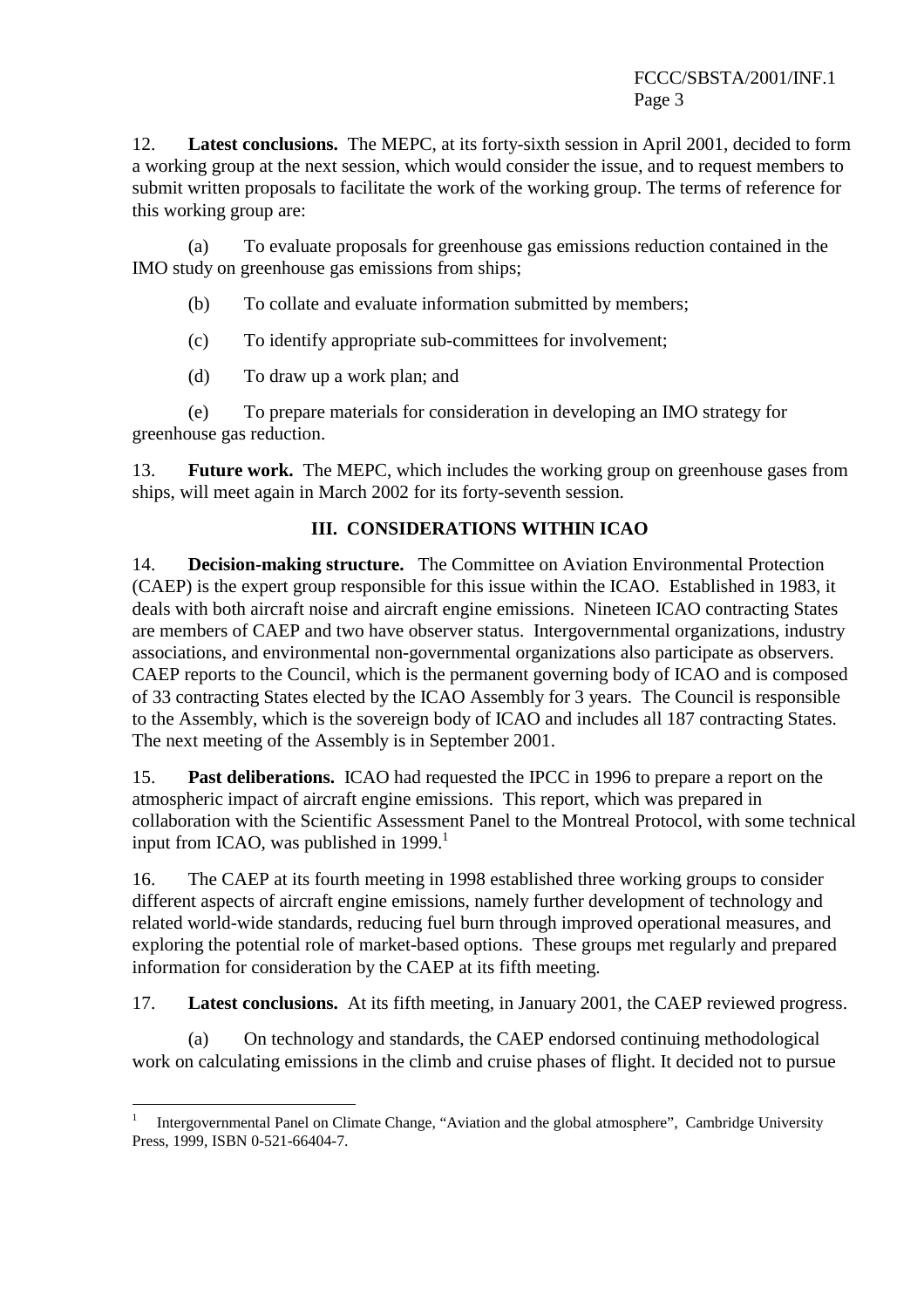the possibility of an ICAO standard limiting carbon dioxide, concluding that this would be very difficult in view of the great diversity of operations and noting that market pressures already ensured that aircraft are very fuel-efficient.

(b) On operational measures, the CAEP endorsed guidance material on operational opportunities to minimize fuel use and reduce emissions, for publication by ICAO. It also endorsed a methodology for estimating fuel savings and reductions in emissions to be derived from implementing new satellite-based Communications, Navigation, Surveillance and Air Traffic Management (CNS/ATM) systems. This methodology is now being included in ICAO's Global Air Navigation Plan and steps are being taken to promote awareness of the environmental benefits associated with CNS/ATM implementation.

(c) On market-based options, the CAEP discarded closed emissions trading as an option and called for further work on the development of an open emissions trading system for international aviation. ICAO would play a leadership role, particularly regarding proposals for caps. Voluntary agreements could be a first stage to encourage near-term action, as a lead-in to a future regime. Charges are considered as shorter-term options on which further work is also needed.

18. A CAEP Action Plan on Aircraft Engine Emissions was approved and a new work programme for the CAEP and its working groups was adopted. This gives high priority to the development of guidance on voluntary mechanisms, identification and calculation of emissions related costs and their application, and how revenues could be distributed. The CAEP is urged to coordinate with UNFCCC on any process to link an open emissions trading system to the Kyoto mechanisms; it is also urged to consider possible targets for aviation and to develop the key elements of an emissions trading system. The effects of the options on developing countries would be further studied.

19. In March 2001, the Council reviewed the results of CAEP/5, noted the CAEP Action Plan and approved the new work programme for the CAEP.

20. **Future work.** In September, the Council will report to the ICAO Assembly on the progress made on greenhouse gas emissions. The Council will also present proposals to update Assembly Resolution A32-8 (Consolidated statement of continuing ICAO policies and practices related to environmental protection), in the light of the above conclusions.

21. The CAEP working groups will continue to meet regularly to pursue the new CAEP work programme.

# **IV. ACTIVITIES BY THE UNFCCC SECRETARIAT**

22. The UNFCCC secretariat attended several meetings of ICAO and IMO. It made several presentations on the status of the climate change negotiations. The UNFCCC secretariat also provides and maintains a web page on the issue, where further information can be found, for example, the full text of the IMO study on greenhouse gases from ships.<sup>2</sup>

 $\frac{1}{2}$ http://www.unfccc.int/issues/emissres.html